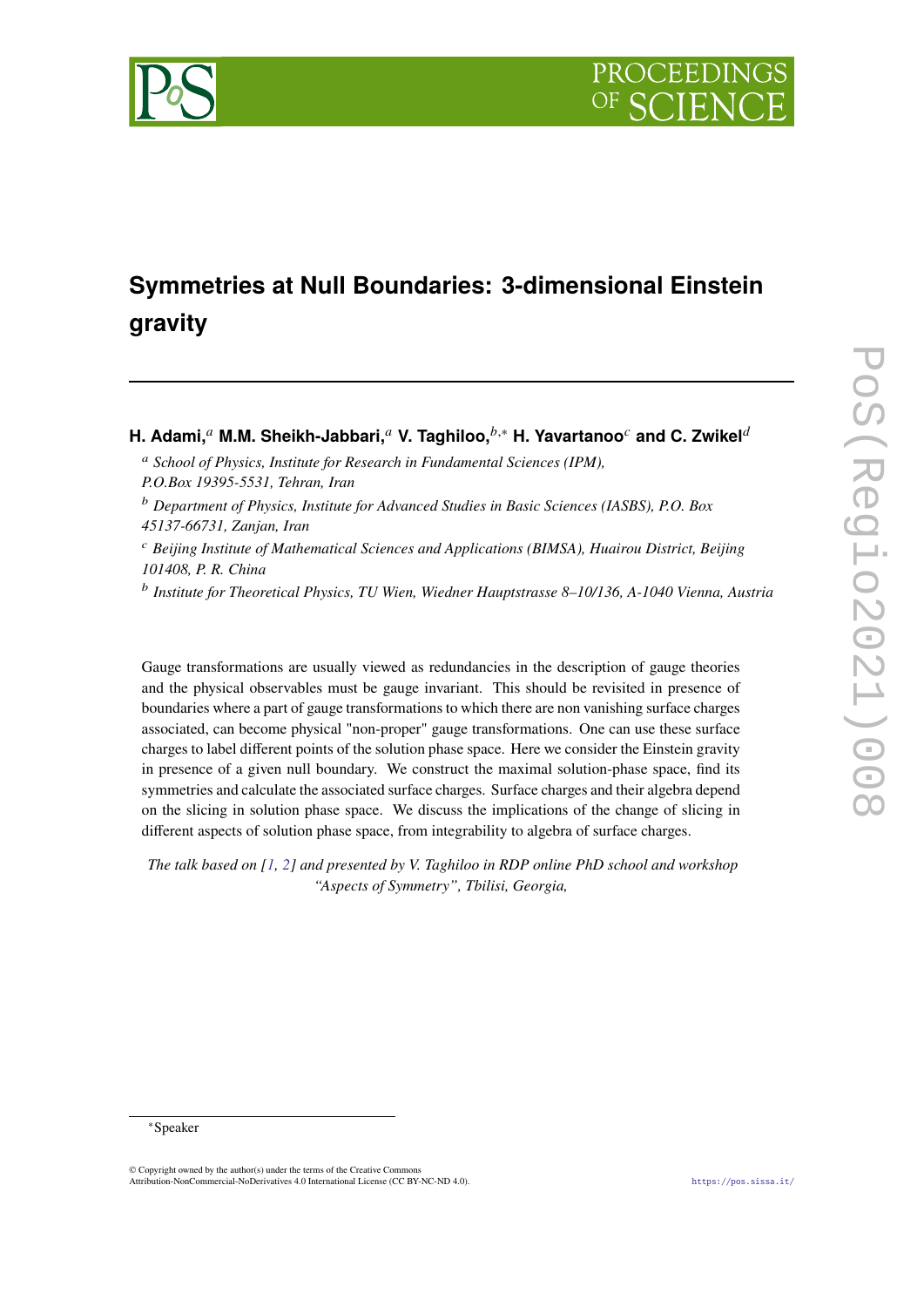### **1. Introduction**

Gauge theories enjoy local symmetries and we usually treat them as redundancies in description of theory. But in presence of boundaries a part of these transformations, large gauge transformations/diffeomorphisms, can become physical. They are large in the sense that they act non trivially at the boundary. From the first and second Noether theorems, one can associate non vanishing charges to these transformations. Then, these charges can be used to label different points of the solution phase space.

In presence of boundaries in addition to bulk degrees of freedom (d.o.f) we need to account for boundary d.o.f. In other words, we need to enlarge the Hilbert space of the theory in such a way it includes these new boundary d.o.f. The surface charges associated with large diffeomorphisms provide a natural way to describe these boundary d.o.f. In this talk, we focus on formulating the Einstein gravity in three dimensions in presence of a null boundary. The main property of 3-dimensional Einstein gravity is that it does not have any bulk d.o.f. So, its dynamics only arises from the boundary d.o.f.

To calculate the surface charges associated with large diffeomorphisms, we use the covariant phase space method [\[3–](#page-5-2)[6\]](#page-6-0) which gives the charge variation over the solution phase space. In general, this charge variation could be non-integrable. In this regard, we provide a specific statement that in absence of bulk (hard) modes passing through the boundary, there are specific slicings in the solution phase space of theory which yield integrable expressions for the charge variation, *integrable slicing* [\[1,](#page-5-0) [2,](#page-5-1) [7,](#page-6-1) [8\]](#page-6-2). To clarify these notions we will give an explicit example in the context of the three-dimensional Einstein gravity.

#### **2. Null Boundary Symmetry (NBS) Algebra,** *3d* **Gravity Case**

We consider the three-dimensional Einstein gravity in presence of the cosmological constant, with the following action

$$
S = \frac{1}{16\pi G} \int d^3x \sqrt{-g} (R - 2\Lambda) . \tag{1}
$$

Depending on  $\Lambda$ ,  $\Lambda$  < 0,  $\Lambda$  = 0,  $\Lambda$  > 0 we respectively have AdS<sub>3</sub>, flat or dS<sub>3</sub> gravities. The stationary-action principle yields

$$
\mathcal{E}_{\mu\nu} := R_{\mu\nu} - 2\Lambda g_{\mu\nu} = 0. \tag{2}
$$

To construct the solution phase space of this theory, we take the following ansatz for the line element [\[1,](#page-5-0) [2,](#page-5-1) [8\]](#page-6-2)

$$
ds^{2} = -Vdv^{2} + 2\eta dv dr + g \left(d\phi + Udv\right)^{2}
$$
\n(3)

here we assume  $r = 0$  to be a null surface,  $V(r = 0) = 0$ , and denote this null hypersurface by N. We also assume the Taylor expandability of the line element and write it as

$$
V = 2 (\eta \kappa - \partial_{\nu} \eta + \mathcal{U} \partial_{\phi} \eta) r + O(r^{2}),
$$
  
\n
$$
U = \mathcal{U} - \frac{\eta \Upsilon}{\Omega^{2}} r + O(r^{2}),
$$
  
\n
$$
g = \Omega - 2\eta \lambda r + O(r^{2}).
$$
\n(4)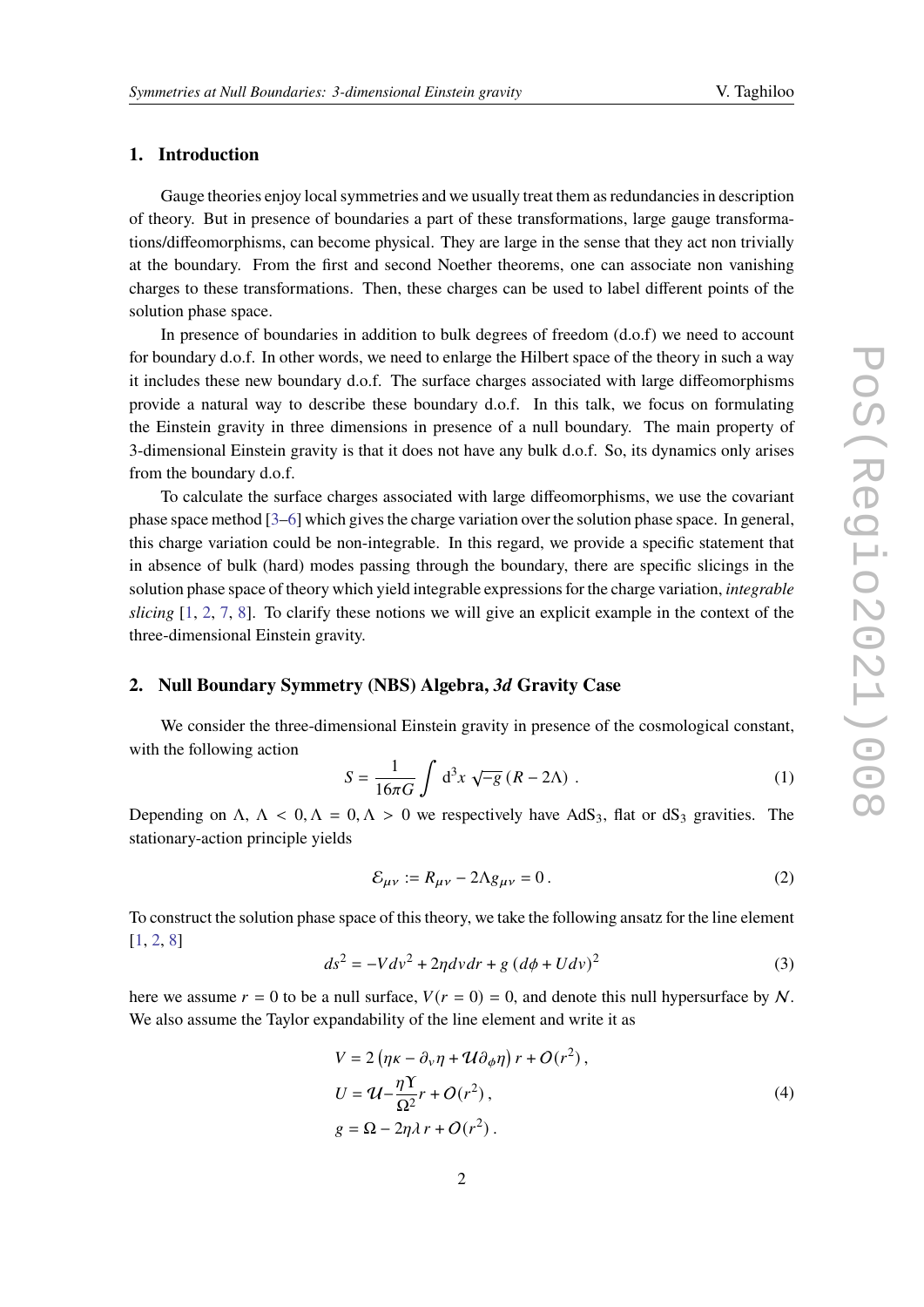All functions which appear in these expansions, are generic functions of  $\nu$  and  $\phi$ . They have geometrical meanings, specially we can think about  $\kappa$ ,  $\mathcal{U}$ ,  $\Upsilon$  and  $\Omega$  as surface gravity, velocity aspect of the boundary, angular momentum aspect and area density respectively. Einstein's equations at leading order expansion of  $r$  lead to

$$
\mathcal{D}_{\nu}\Theta_l - \kappa \Theta_l + \frac{1}{D-2}\Theta_l^2 = 0, \qquad (5a)
$$

$$
\mathcal{D}_{\nu}(\Omega \mathcal{H}) - \Omega \partial_{\phi} \kappa = 0, \qquad (5b)
$$

$$
\mathcal{D}_{\nu}\Theta_n + \kappa \Theta_n + \Theta_l \Theta_n - \left(\bar{\nabla}_C \mathcal{H}^C + \mathcal{H}^C \mathcal{H}_C\right) - \Lambda = 0. \tag{5c}
$$

The first two equations are Raychaudhuri and Damour's equations respectively. Here we have also introduced three further geometric quantities

$$
\Theta_l = \frac{\mathcal{D}_v \Omega}{\Omega}, \qquad \Theta_n = \frac{\lambda}{\Omega}, \qquad \mathcal{H} = \frac{\Upsilon}{2\Omega} + \frac{\partial_\phi \eta}{2\eta}.
$$
 (6)

For latter convenience we introduce the differential operators  $\mathcal{D}_{v}$  and  $\mathcal{L}_{\mathcal{U}}$  which their action on a codimension one function  $O_w(v, \phi)$  of weight w is defined through [\[2,](#page-5-1) [6\]](#page-6-0)

$$
\mathcal{D}_{\nu}O_{w}=\partial_{\nu}O_{w}-\mathcal{L}_{\mathcal{U}}O_{w},\qquad(7a)
$$

$$
\mathcal{L}_{\mathcal{U}}O_{w} = \mathcal{U}\partial_{\phi}O_{w} + wO_{w}\partial_{\phi}\mathcal{U}, \qquad (7b)
$$

<span id="page-2-0"></span>where  $U$  is a function of weight −[1.](#page-2-0) Weights of different functions can be found in Table 1.

|                                    | $w = -1$ $\mathcal{U}, Y, \tilde{Y}$                                                                     |
|------------------------------------|----------------------------------------------------------------------------------------------------------|
|                                    | $w = 0$ $ \eta, T, W, \Theta_l, \Theta_n, \kappa, \Gamma, \tilde{T}, \tilde{W}, \mathcal{P}, \partial_v$ |
|                                    | $w = 1 \mid \Omega, \lambda, \mathcal{H}, \partial_{\phi}$                                               |
| $w = 2 \mid \Upsilon, \mathcal{J}$ |                                                                                                          |

**Table 1:** Weight w for various quantities defined and used in this section.

**Solution phase space.** A careful analysis of Einstein's equations shows the solution phase space is parameterized by three codimension one functions:  $\eta(v, \phi)$ ,  $\Omega(v, \phi)$  and  $\Upsilon(v, \phi)$ . In other words, the determination of these boundary data yields a unique solution. We interpret them as labels for the boundary degrees of freedom. Based on these kinds of symmetry analyses, it has been shown that the boundary d.o.f on a generic null surface show a local thermodynamic description [\[9\]](#page-6-3).

**Null boundary preserving diffeomorphisms.** Diffeomorphisms generated by the vector field

<span id="page-2-1"></span>
$$
\xi = T \partial_v + r (\mathcal{D}_v T - W) \partial_r + \left( Y - r \frac{\eta}{\Omega} \partial_\phi T \right) \partial_\phi + O(r^2)
$$
\n(8)

keep  $r = 0$  as a null surface. Our null boundary preserving diffeomorphisms are specified by three symmetry generators,  $T = T(v, \phi)$ ,  $W = W(v, \phi)$  and  $Y = Y(v, \phi)$ . They are called supertranslation, superscaling and superrotation respectively. Since the Einstein equations are covariant, these diffeomorphisms move us in the solution space, namely

$$
\delta_{\xi}\eta = 2\eta \mathcal{D}_{\nu}T + T\partial_{\nu}\eta - W\eta + Y\partial_{\phi}\eta, \qquad (9a)
$$

$$
\delta_{\xi} \Omega = T \Omega \Theta_l + \partial_{\phi} [\Omega (Y + \mathcal{U}T)], \qquad (9b)
$$

$$
\delta_{\xi} \Upsilon = T \mathcal{D}_{\nu} \Upsilon + \mathcal{L}_{(Y+T\mathcal{U})} \Upsilon + \Omega (\partial_{\phi} W - \Gamma \partial_{\phi} T) . \tag{9c}
$$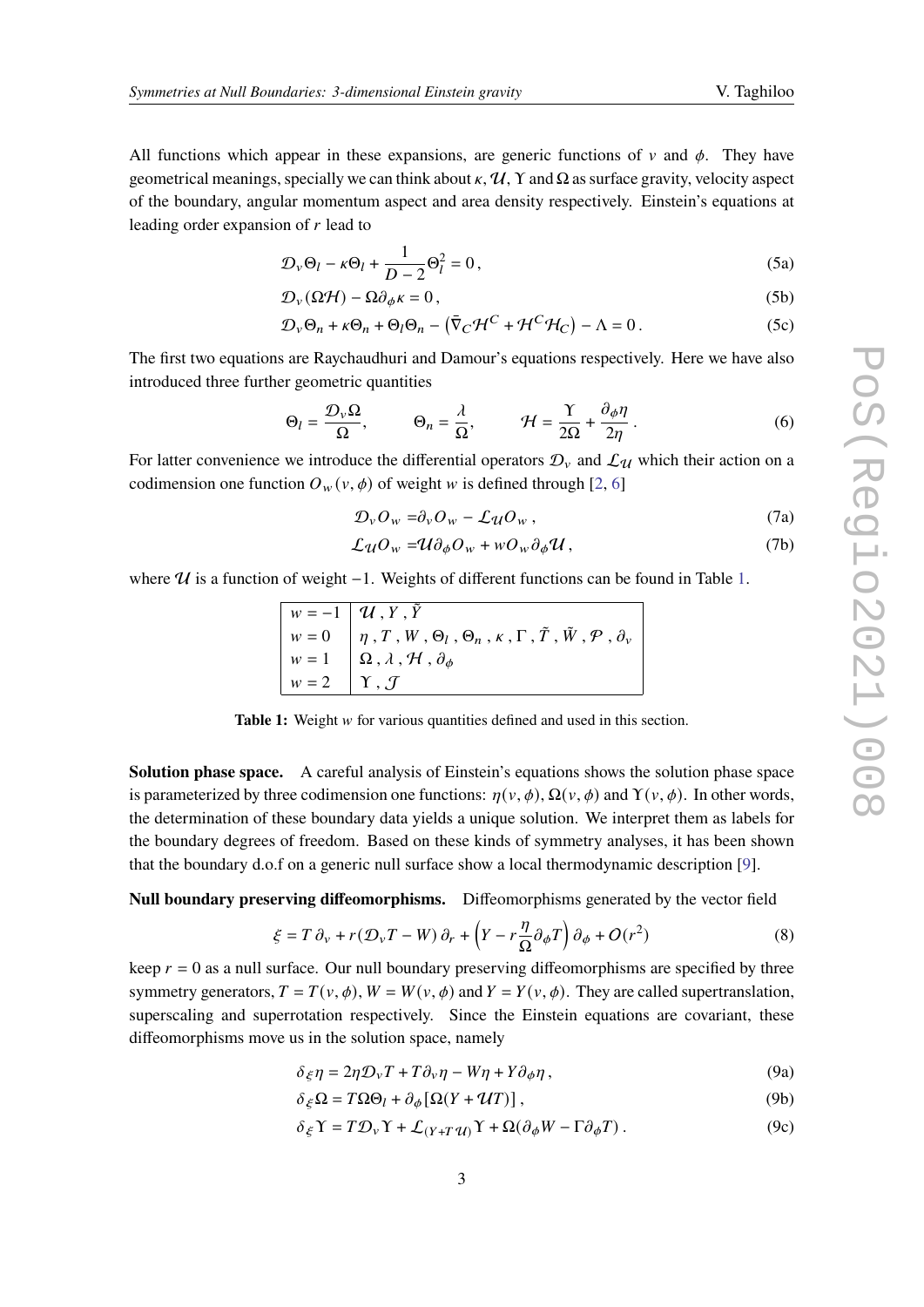**Algebra of null boundary symmetries.** It is well known that the large diffeomorphisms make an algebra. In our case, due to the explicit field dependence of them [\(8\)](#page-2-1), we need to use the adjusted Lie bracket  $[10, 11]$  $[10, 11]$  $[10, 11]$ . If we do so, then we will have

$$
[\xi(T_1, W_1, Y_1), \xi(T_2, W_2, Y_2)]_{\text{adj. bracket}} = \xi(T_{12}, W_{12}, Y_{12})
$$
\n(10)

where

$$
T_{12} = (T_1 \partial_v + Y_1 \partial_\phi) T_2 - (1 \leftrightarrow 2), \tag{11a}
$$

$$
W_{12} = (T_1 \partial_v + Y_1 \partial_\phi) W_2 - (1 \leftrightarrow 2), \tag{11b}
$$

$$
Y_{12} = (T_1 \partial_v + Y_1 \partial_\phi) Y_2 - (1 \leftrightarrow 2). \tag{11c}
$$

The above algebra is  $Diff(N) \in Weyl(\mathcal{N})$  [\[1,](#page-5-0) [7\]](#page-6-1), where  $Diff(N)$  is generated by T, Y and Weyl(N) which denotes the Weyl scaling on  $N$ , is generated by  $W$ . We refer to it as null boundary symmetry algebra.

**Surface charges.** So far we have constructed the solution phase space and also studied its symmetries. Now the natural question is what are the surface charges associated with these symmetries. To answer this question we use the covariant phase space method (CPSM) [\[3](#page-5-2)[–5\]](#page-6-6), which yields the following expression for the charge variation

<span id="page-3-0"></span>
$$
\oint Q_{\xi} = \frac{1}{16\pi G} \int_{N_{\nu}} d\phi \left( W \delta \Omega + Y \delta \Upsilon + T \delta \mathcal{A} \right) , \qquad (12)
$$

with

$$
\oint \mathcal{A} = -2\Omega \delta \Theta + \Omega \Theta \frac{\delta \eta}{\eta} - \Gamma \delta \Omega + \mathcal{U} \delta \Upsilon. \tag{13}
$$

Here we have introduced a new quantity

$$
\Gamma := -2\kappa + 2\Theta + \frac{\partial_v \eta}{\eta} - \frac{\mathcal{U}\partial_\phi \eta}{\eta} \,. \tag{14}
$$

and our integral is taken over a  $v$ -constant cross section of the null boundary  $N$  which we denote it by  $\mathcal{N}_v$ . As it is clear from the surface charge expression [\(12\)](#page-3-0), the charge variation,  $\oint Q_{\xi}$ , is not integrable. So, we need to separate the charge variation into the integrable and non-integrable (flux) parts. To do so, we need to adopt some physical criteria. In this regard, we use the representation theorem [\[3,](#page-5-2) [4\]](#page-5-3) in the covariant phase space method to split the charge variation. This theorem states the charge algebra is the same as the algebra of the symmetry generators up to a central extension term. We separate the charge variation in such a way it leads to a field independent central extension term. By using this criterion, we get

$$
Q_{\xi}^{I} = \frac{1}{16\pi G} \int_{N_{\nu}} d\phi \left\{ W \, \Omega + Y \, \Upsilon + T \, \left( -\Gamma \Omega + \mathcal{U} \Upsilon \right) \right\} \,, \tag{15}
$$

and

$$
F_{\xi}(\delta g; g) = \frac{1}{16\pi G} \int_{N_v} d\phi \, T \left[ -2\Omega \delta \Theta + \Omega \Theta \frac{\delta \eta}{\eta} + \Omega \delta \Gamma - \Upsilon \delta \mathcal{U} \right]. \tag{16}
$$

By using the modified bracket [\[10\]](#page-6-4), we get the surface charge algebra is the same as null boundary symmetry algebra without any central extension term.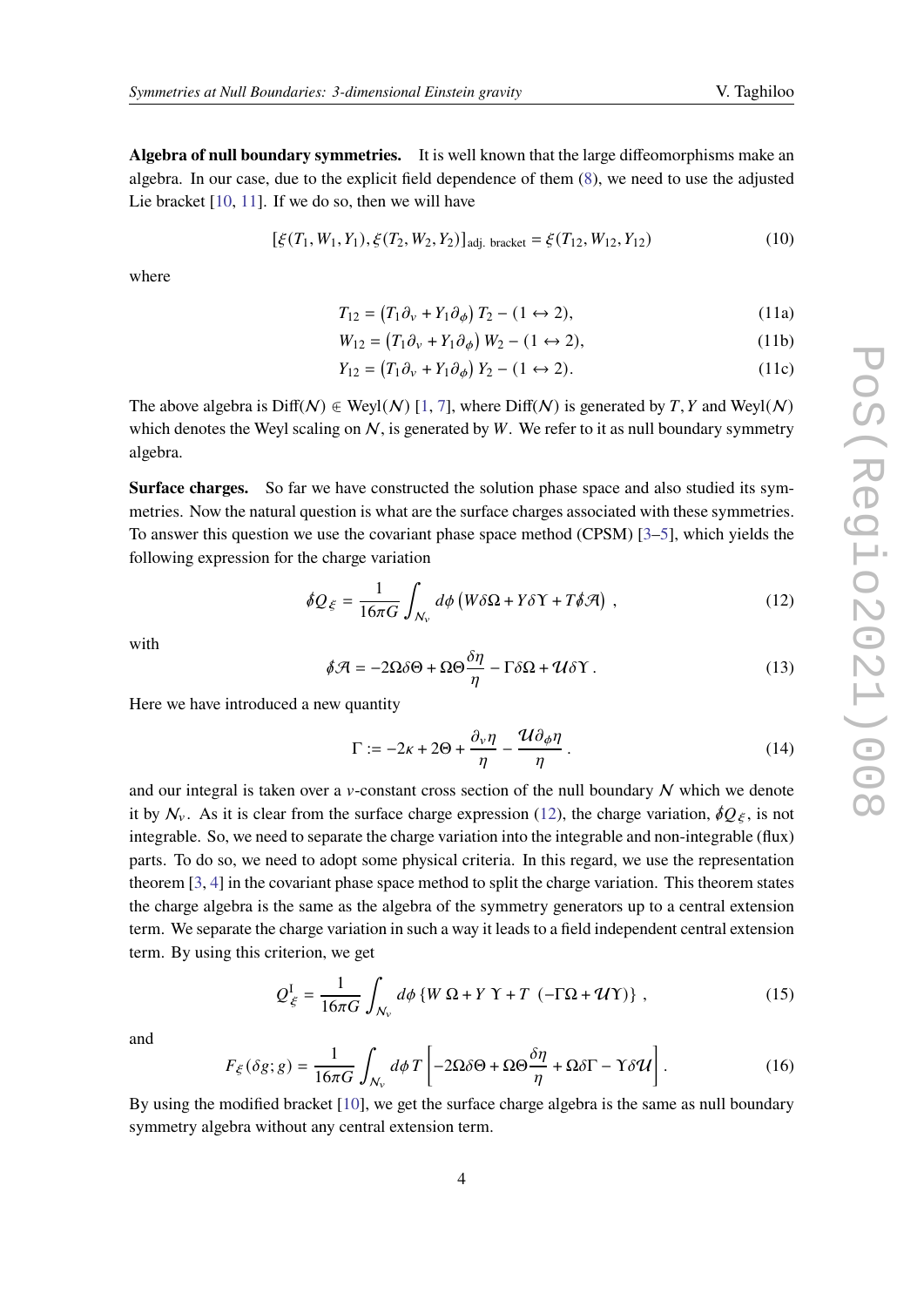**Change of slicing.** In this part, we introduce the notion of change of slicing on solution phase space [\[1,](#page-5-0) [2,](#page-5-1) [6–](#page-6-0)[8\]](#page-6-2). To do so, we explain it in an example. Let us consider the following field dependent combinations of the symmetry generators

$$
\tilde{W} = W - \Gamma T - (Y + T\mathcal{U}) \partial_{\phi} \mathcal{P},
$$
  
\n
$$
\tilde{T} = \Omega \Theta T + \partial_{\phi} [\Omega (Y + T\mathcal{U})],
$$
  
\n
$$
\tilde{Y} = Y + T\mathcal{U}.
$$

Now, we rewrite the charge variation in terms of these generators

$$
\delta Q = \frac{1}{16\pi G} \int_{\mathcal{N}_v} d\phi \left( \tilde{W} \delta \Omega + \tilde{Y} \delta \mathcal{J} + \tilde{T} \delta \mathcal{P} \right)
$$

where

$$
\mathcal{J} := \Upsilon + \Omega \partial_{\phi} \mathcal{P}, \qquad \mathcal{P} := \ln \frac{\eta}{\Theta^2}.
$$

If we assume these new generators are field independent,  $\delta \tilde{T} = \delta \tilde{Y} = \delta \tilde{W} = 0$ , we get an integrable expression for the charge variation. Here  $\Omega$ ,  $\mathcal J$  and  $\mathcal P$  are entropy aspect charge, angular momentum aspect charge and expansion aspect charge respectively. In this integrable slicing, transformation laws take the following diagonal form

$$
\delta_{\xi} \Omega = \tilde{T},
$$
  
\n
$$
\delta_{\xi} \mathcal{P} \approx -\tilde{W},
$$
  
\n
$$
\delta_{\xi} \mathcal{J} \approx 2 \mathcal{J} \partial_{\phi} \tilde{Y} + \tilde{Y} \partial_{\phi} \mathcal{J}.
$$

Because we changed the symmetry generators and subsequently their conjugate charges, the charge algebra also changes. So, in this slicing, it yields

$$
\{\Omega(v,\phi),\Omega(v,\phi')\} = \{\mathcal{P}(v,\phi),\mathcal{P}(v,\phi')\} = 0,
$$
  
\n
$$
\{\Omega(v,\phi),\mathcal{P}(v,\phi')\} = 16\pi G\delta(\phi-\phi'),
$$
  
\n
$$
\{ \mathcal{J}(v,\phi),\Omega(v,\phi')\} = \{ \mathcal{J}(v,\phi),\mathcal{P}(v,\phi')\} = 0,
$$
  
\n
$$
\{ \mathcal{J}(v,\phi),\mathcal{J}(v,\phi')\} = 16\pi G\left(\mathcal{J}(v,\phi')\partial_{\phi} - \mathcal{J}(v,\phi)\partial_{\phi}'\right)\delta(\phi-\phi').
$$

this is the Heisenberg  $\oplus$  Witt algebra [\[1,](#page-5-0) [2\]](#page-5-1). It is worth to emphasis that integrable slicings are not unique. The main question is about the existence of these kinds of integrable slicings. In this regard, we suggest the following *integrability conjecture* [\[1,](#page-5-0) [2\]](#page-5-1):

*In the absence of genuine flux passing through the boundary, there are specific slicings, integrable slicings, such that the charge variation becomes integrable.*

This conjecture clarifies why we got integrable slicing in three-dimensional Einstein gravity. Einstein gravity in this dimension does not involve any bulk propagating mode. So, according to the integrability conjecture, we expect to find integrable slicing.

In order to check this conjecture, we studied topologically massive gravity (TMG) in threedimensions [\[7\]](#page-6-1). Unlike the Einstein gravity in three dimensions, this theory has a chiral massive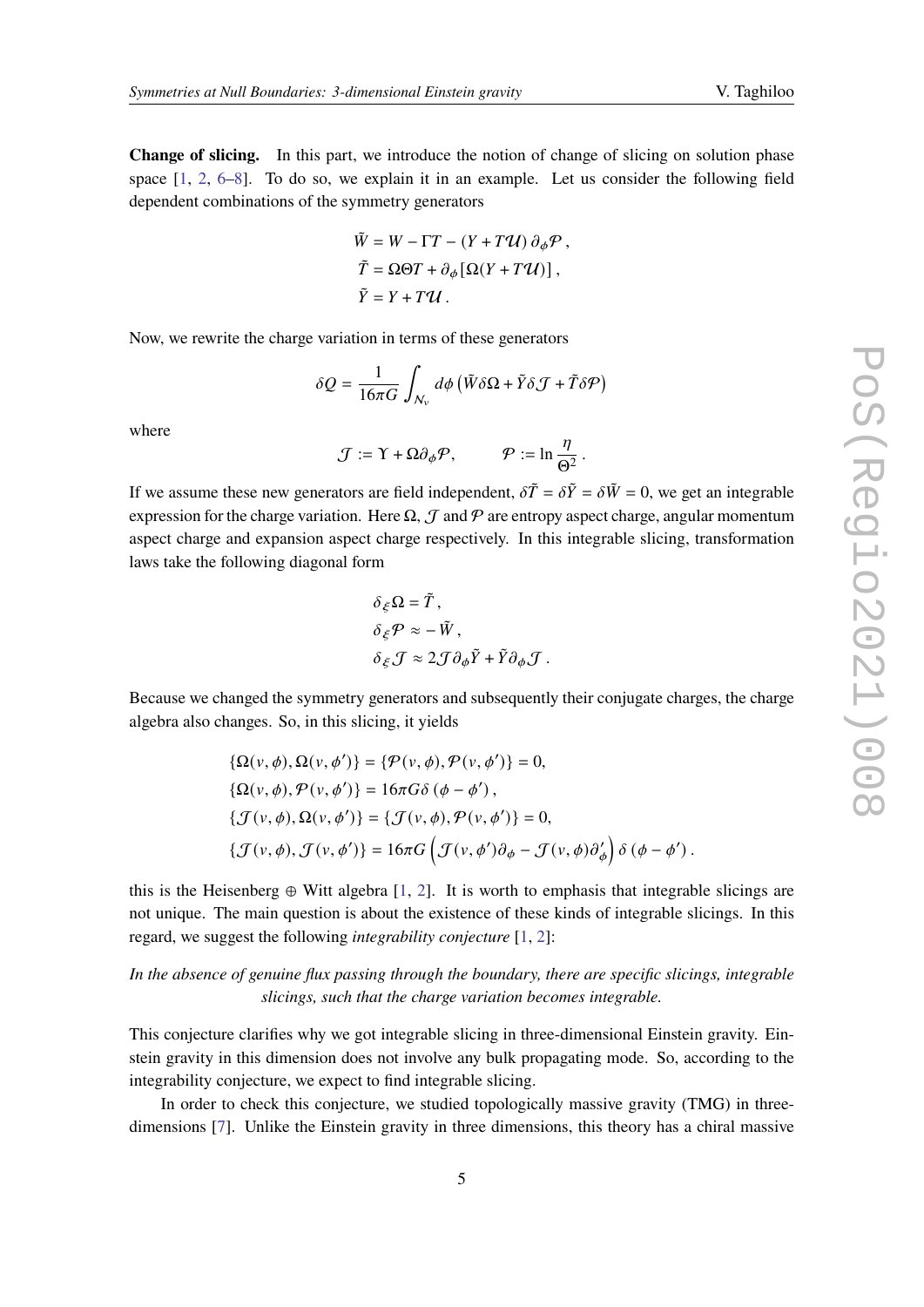propagating mode. So, we expect in presence of this mode, we can not obtain integrable slicing. This expectation is exactly what we observed. Another natural test for our conjecture is the Einstein gravity in higher dimensions [\[2\]](#page-5-1). In this case, we also have bulk propagating gravitons and by repeating the same analyses, we observed there is no integrable slicing due to the passage of the gravitons through the boundary.

## **3. Outlook**

We studied boundary symmetries near a generic null boundary in three dimensional Einstein gravity. This work is motivated by questions regarding black holes. In this case, we constructed the solution phase space of the theory and we have also studied the symmetries of the solution phase space and by using the covariant phase space method we computed the surface charges associated with these symmetries. We found our solution phase space is parameterized by three codimension one functions, entropy aspect charge, angular momentum aspect charge and expansion aspect charge. Corresponding to these boundary data we got three symmetry generators, supertranslation, superscaling and superrotation.

As our other important result, we established that in the three-dimensional Einstein gravity, there exists a basis on solution phase space in which the charge variation becomes integrable. In other words, the non-integrability of charges in three-dimensional gravity may be removed by working on a particular state/field-dependent basis. We discussed that the integrable basis is not unique. Finally, we observed the charge algebra is a slicing dependent concept. For example in an special slicing we get the Heisenberg  $\oplus$  Witt algebra. The quantization of this algebra would be helpful to understand the quantum nature of the gravity.

**Acknowledgement.** We would like to especially thank Daniel Grumiller and Celine Zwikel for long term collaborations and many fruitful discussions which were crucial in developing the ideas and analysis discussed here. We thank Glenn Barnich for correspondence and Mohammad Hassan Vahidinia for the useful discussions. MMShJ acknowledges SarAmadan grant No. ISEF/M/400122. The work of VT is partially supported by IPM funds. The work of HA was supported by the NSFC Grant No. 12150410311.

#### **References**

- <span id="page-5-0"></span>[1] H. Adami, M. M. Sheikh-Jabbari, V. Taghiloo, H. Yavartanoo, and C. Zwikel, "Symmetries at null boundaries: two and three dimensional gravity cases," *JHEP* **10** (2020) 107, [2007.12759](http://www.arXiv.org/abs/2007.12759).
- <span id="page-5-1"></span>[2] H. Adami, D. Grumiller, M. M. Sheikh-Jabbari, V. Taghiloo, H. Yavartanoo, and C. Zwikel, "Null boundary phase space: slicings, news & memory," *JHEP* **11** (2021) 155, [2110.04218](http://www.arXiv.org/abs/2110.04218).
- <span id="page-5-2"></span>[3] V. Iyer and R. M. Wald, "Some properties of Nöther charge and a proposal for dynamical black hole entropy," *Phys. Rev.* **D50** (1994) 846–864, [gr-qc/9403028](http://arXiv.org/abs/gr-qc/9403028).
- <span id="page-5-3"></span>[4] J. Lee and R. M. Wald, "Local symmetries and constraints," *J. Math. Phys.* **31** (1990) 725–743.